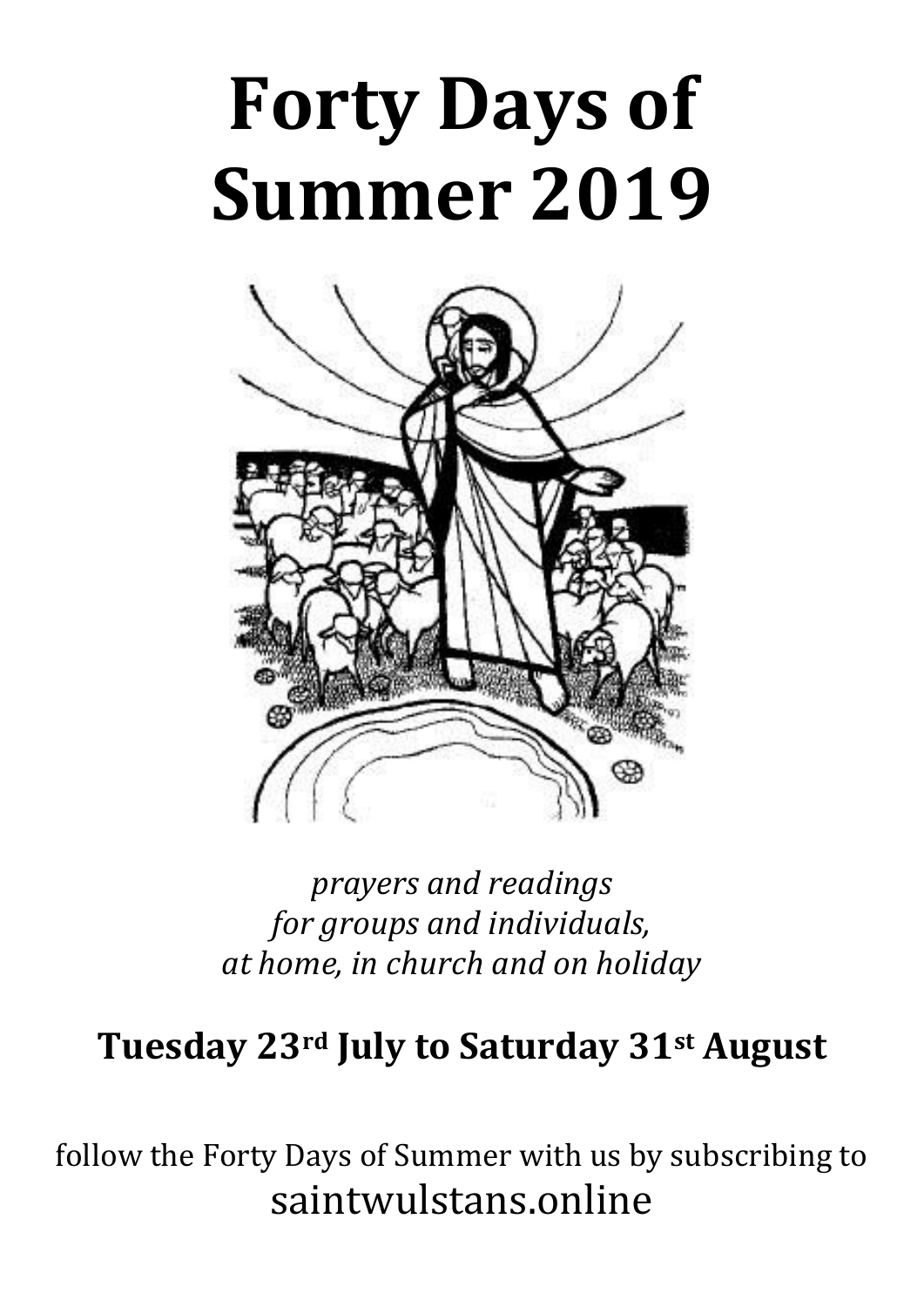# **Tuesday 23rd July to Tuesday 30th July** Be thou my vision, O Lord of my heart

Come to me, all you that are weary and are carrying heavy burdens, and I will give you rest. Take my yoke upon you, and learn from me. **Lord, you are gentle and humble in heart, and we will find rest for our souls. For your yoke is easy, and your burden is light.**

*Today's verses from the Psalms are read (see pages 12-13).*

*Think over the last three things that were happening for you before you paused for this breathing space.*



Be thou my vision, O Lord of my heart, be all else but naught to me, save that thou art, be thou my best thought in the day and the night, both waking and sleeping, thy presence my light.

| Tues 23-Jul Read Isaiah 42:1-9<br>asking yourself how safe your heart feels at the start of<br>these Forty Days of Summer. |
|----------------------------------------------------------------------------------------------------------------------------|
| Wed 24-Jul In Luke 1:67-75<br>what do the words "without fear" bring to mind?                                              |
| Thurs 25-Jul Read Luke 1:76-80<br>Does it matter that John is only a baby as his father speaks?                            |
| $Fri 26$ -/ul Road Matthow 3.1-6                                                                                           |

- *Fri 26-Jul* Read Matthew 3:1-6 What was it like for John growing up with a calling?
- *Sat 27-Jul* Read Matthew 3:7-12 What would it be like to hear these words personally?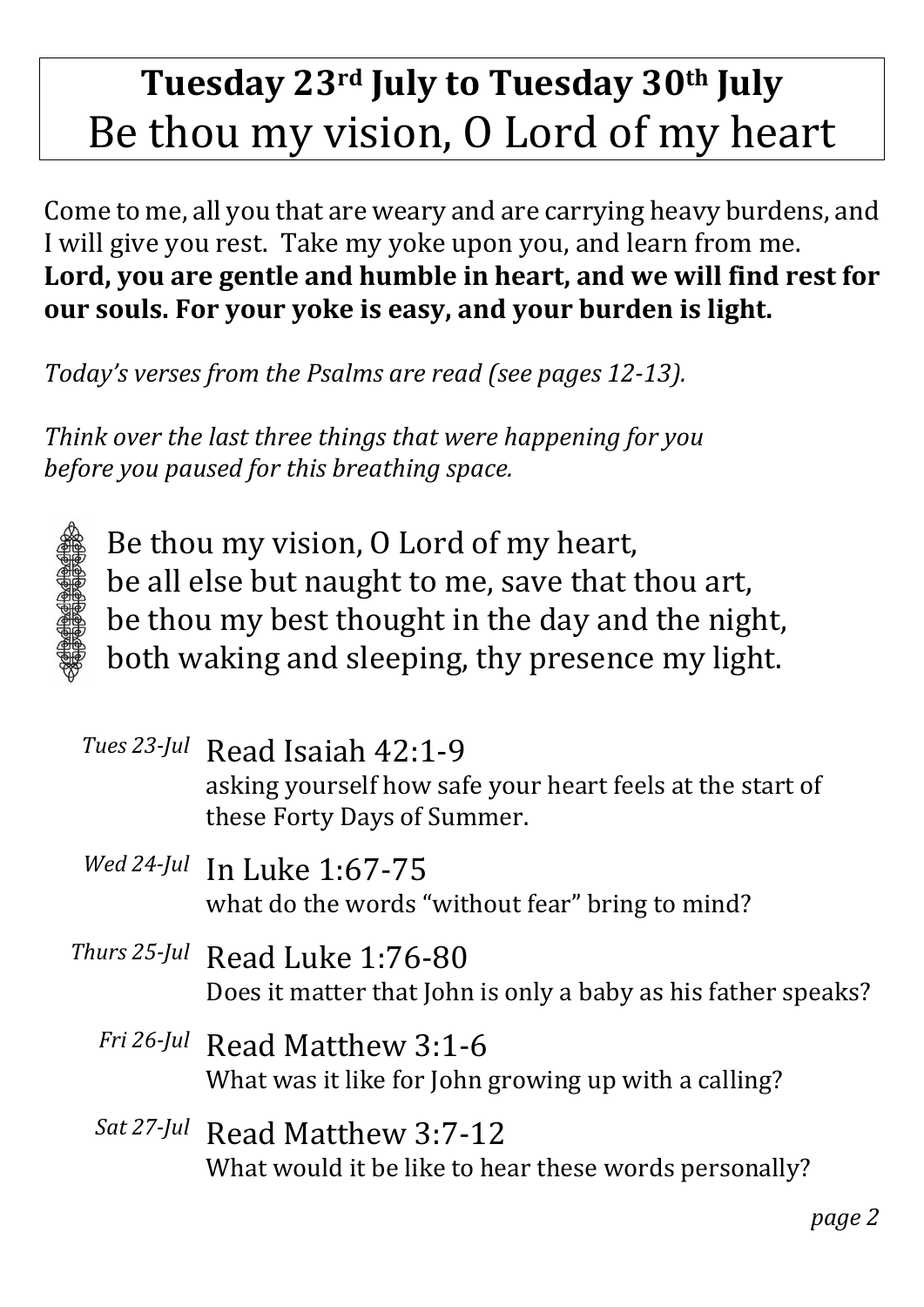- *Sun 28-Jul* Read Matthew 3:11 Which do you need this summer: water or fire?
- *Mon 29-Jul* Read Matthew 3:13-17 Can you imagine Jesus singing the first verse of our hymn standing in the river?
- *Tues 30-Jul* Read Hebrews 1:1-4 Think over the idea that Jesus sat down and what that might mean for you.

*Think over the next three things that are happening for you once this breathing space has passed, and use this verse to commit them to the Lord.*



Be thou my vision, O Lord of my heart, be all else but naught to me, save that thou art, be thou my best thought in the day and the night, both waking and sleeping, thy presence my light.

*Intercessions and prayers follow, which might include*

- *Our homes, families, friends and all whom we love*
- *Our local community and its needs*
- *Issues that are in the news headlines*
- *The life of the Church, locally, nationally and internationally*
- *Individuals for whom we have been asked to pray*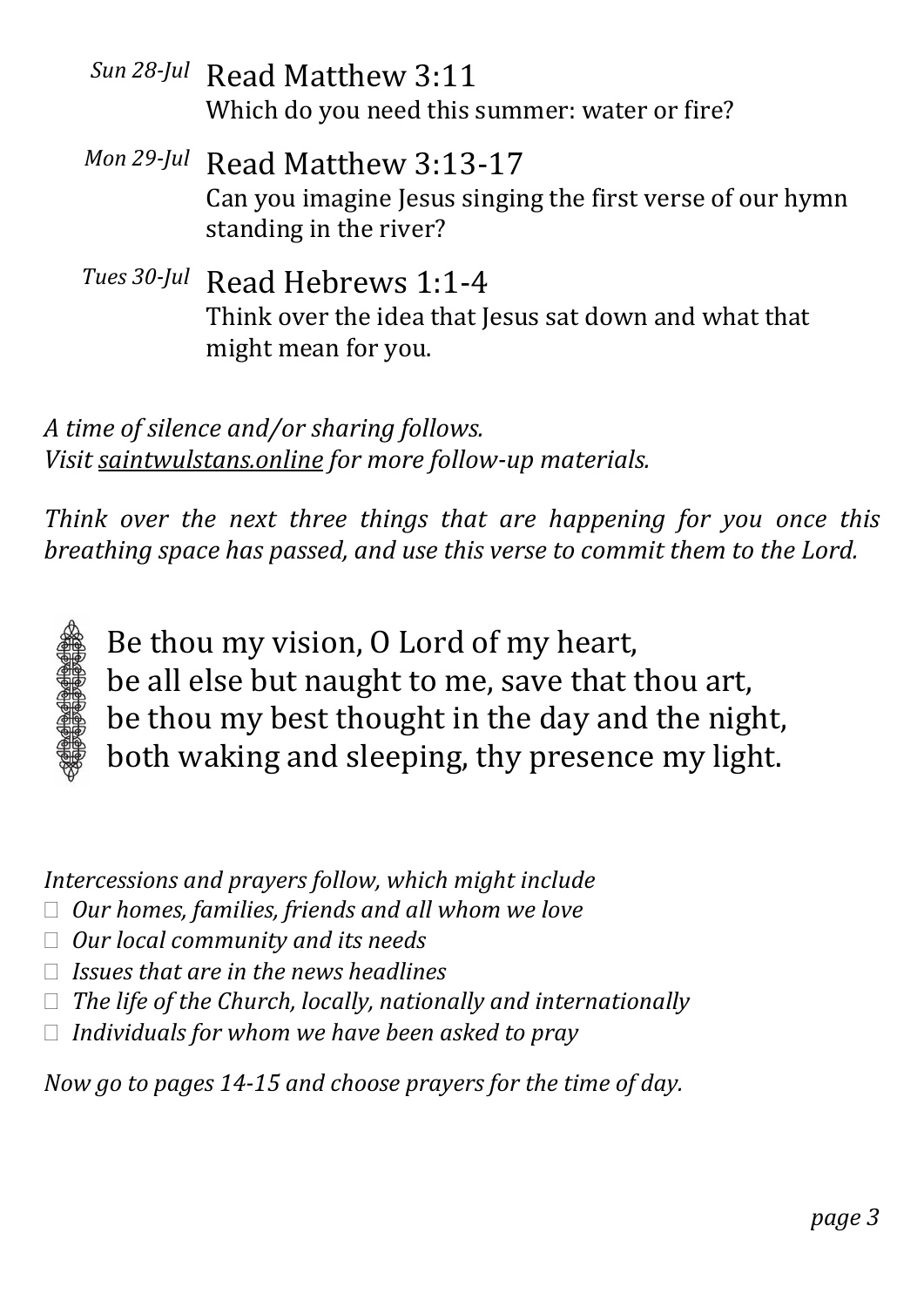# **Wednesday 31st July to Wednesday 7th August** Be thou my wisdom, be thou my true word

### The Lord is my shepherd, I shall not want. **He makes me lie down in green pastures; he leads me beside still waters; he restores my soul.**

*Today's verses from the Psalms are read (see pages 12-13).*

*Think over the last three things that were happening for you before you paused for this breathing space.*



Be thou my wisdom, be thou my true word be thou ever with me, and I with thee, Lord, be thou my great Father, and I thy true son, be thou in me dwelling, and I with thee one.

| Weds 31-Jul Read Luke 4:1-15<br>Why does Jesus find himself on this forty day sabbatical?                            |
|----------------------------------------------------------------------------------------------------------------------|
| Thurs 1-Aug In Luke 4:1-4<br>what do you think the first temptation is really about?                                 |
| Fri 2-Aug Read John 2:1-12<br>What did Jesus learn from the wilderness that he put into<br>practice at this wedding? |
| Sat 3-Aug Read Luke 4:5-8<br>Why might this completely over-the-top temptation be.<br>coming into Jesus' mind?       |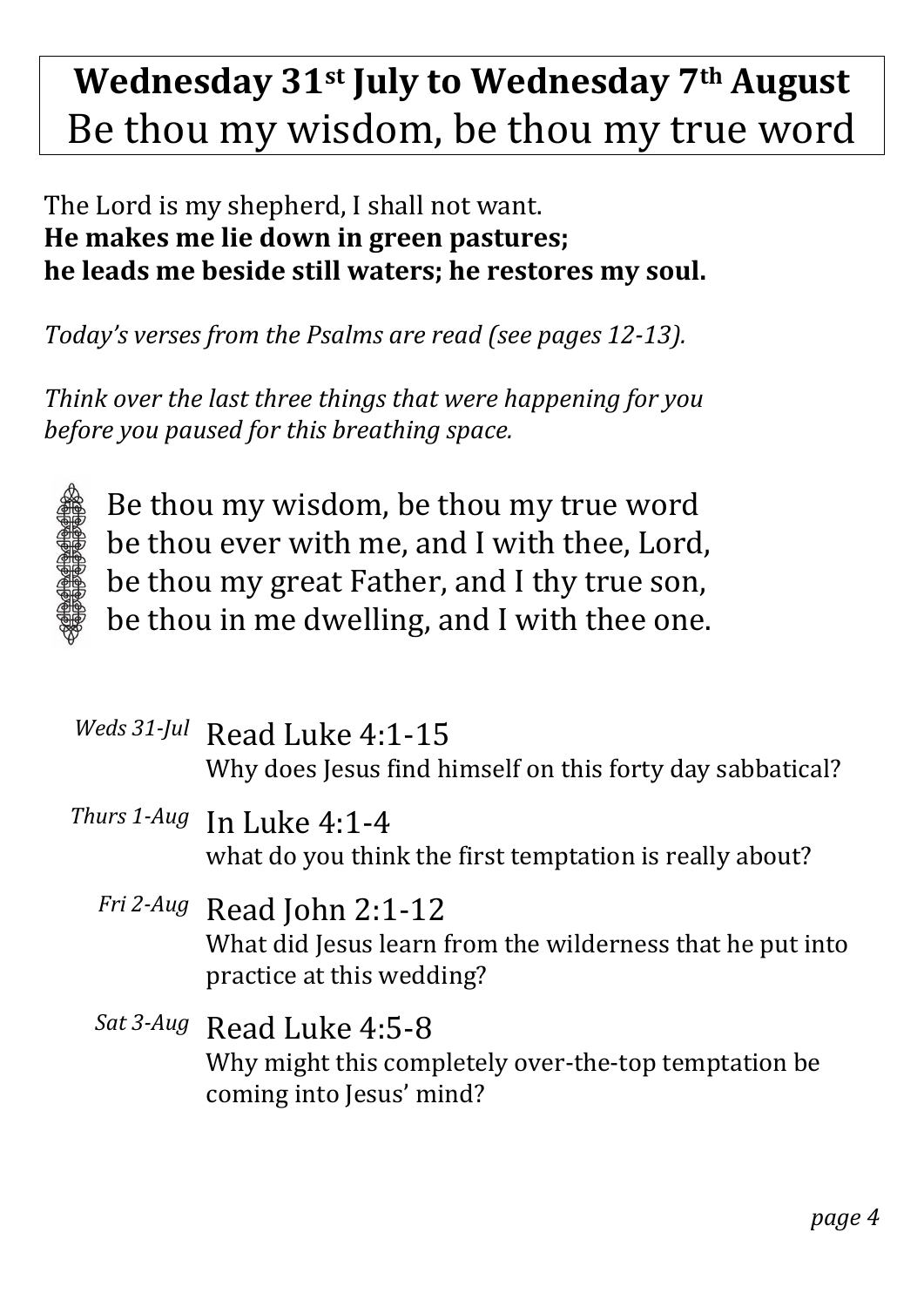|            | Sun 4-Aug John 6:1-15<br>What did Jesus learn from the wilderness that he put into<br>practice in today's reading?           |
|------------|------------------------------------------------------------------------------------------------------------------------------|
|            | Mon 5-Aug Read Luke 4:9-13<br>This final temptation begins with an "if". Should we face or<br>turn aside from our own "ifs"? |
|            | Tues 6-Aug John 8:1-11<br>Imagine Jesus humming the second verse of our hymn as<br>he writes in the sand.                    |
| Weds 7-Aug | Read Luke 4:16-30<br>What surprises you most about this incident?                                                            |

*Think over the next three things that are happening for you once this breathing space has passed, and use this verse to commit them to the Lord.*



Be thou my wisdom, be thou my true word be thou ever with me, and I with thee, Lord, be thou my great Father, and I thy true son, be thou in me dwelling, and I with thee one.

*Intercessions and prayers follow, which might include*

- *Our homes, families, friends and all whom we love*
- *Our local community and its needs*
- *Issues that are in the news headlines*
- *The life of the Church, locally, nationally and internationally*
- *Individuals for whom we have been asked to pray*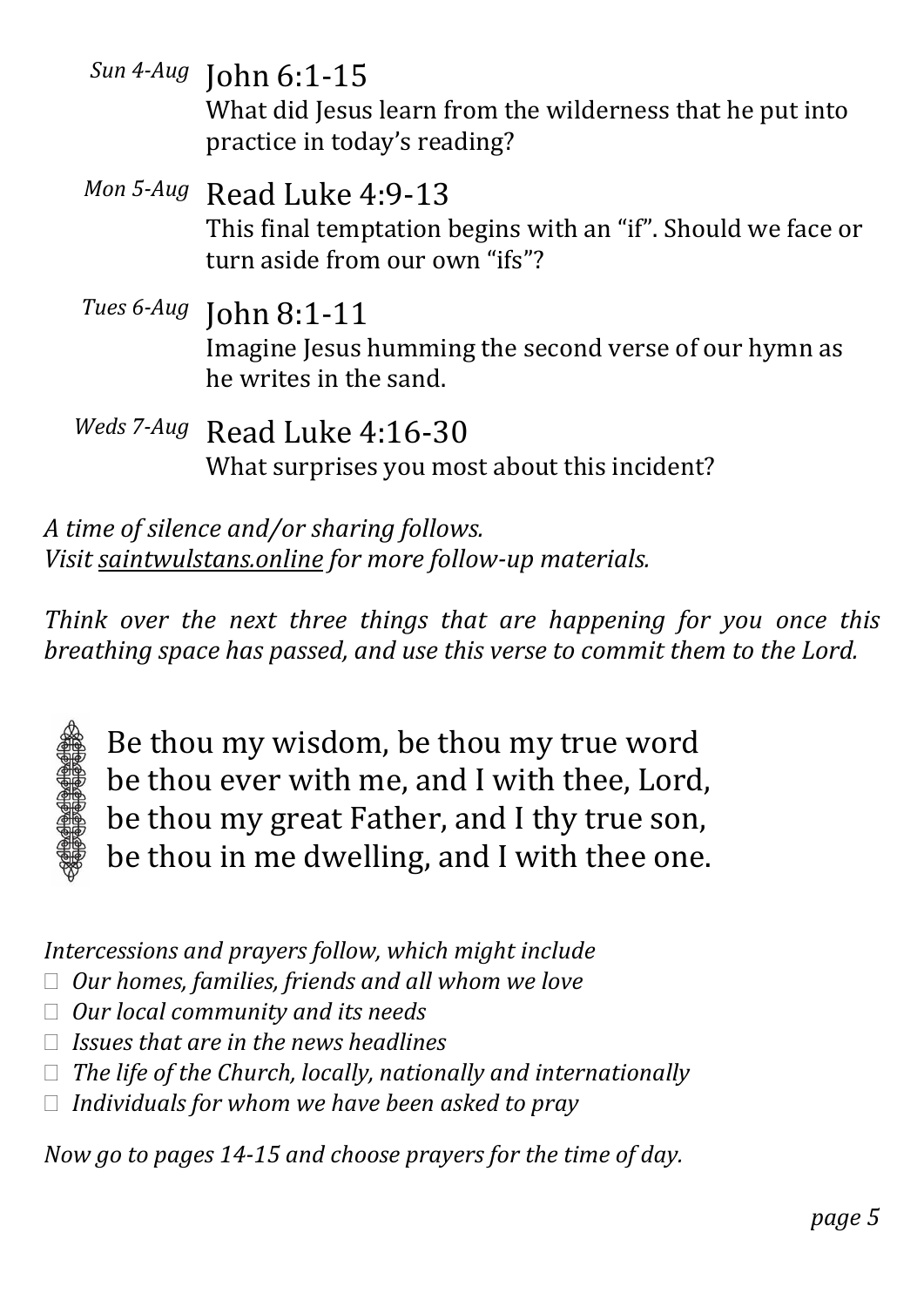# **Thursday 8th to Thursday 15th August** Be thou my breastplate, my sword for the fight

Do not worry about anything, but in everything by prayer and supplication with thanksgiving let your requests be made known to God. **And the peace of God, which surpasses all understanding, will guard our hearts and our minds in Christ Jesus.**

*Today's verses from the Psalms are read (see pages 12-13).*

*Think over the last three things that were happening for you before you paused for this breathing space.*



Be thou my breastplate, my sword for the fight, be thou my whole armour, be thou my true might, be thou my soul's shelter, be thou my strong tower, O raise thou me heavenward, great Power of my power.

*As we read this verse of our summer hymn, we take a slow, deliberate journey through David's encounter with Goliath. Try not to read ahead, and try to approach the story as if for the very first time. Maybe read it in a translation that you are not familiar with. Each day, simply read and picture the events step by step, and especially try to imagine the emotions of these real people living out their calling in the midst of the mess of their times. A different Beatitude is given each day to ponder alongside the text.*

*Thurs 8-Aug* Blessed are the poor in spirit 1 Samuel 17:1-11 for theirs is the kingdom of heaven *Fri 9-Aug* Blessed are those who mourn 1 Samuel 17:12-18 for they shall be comforted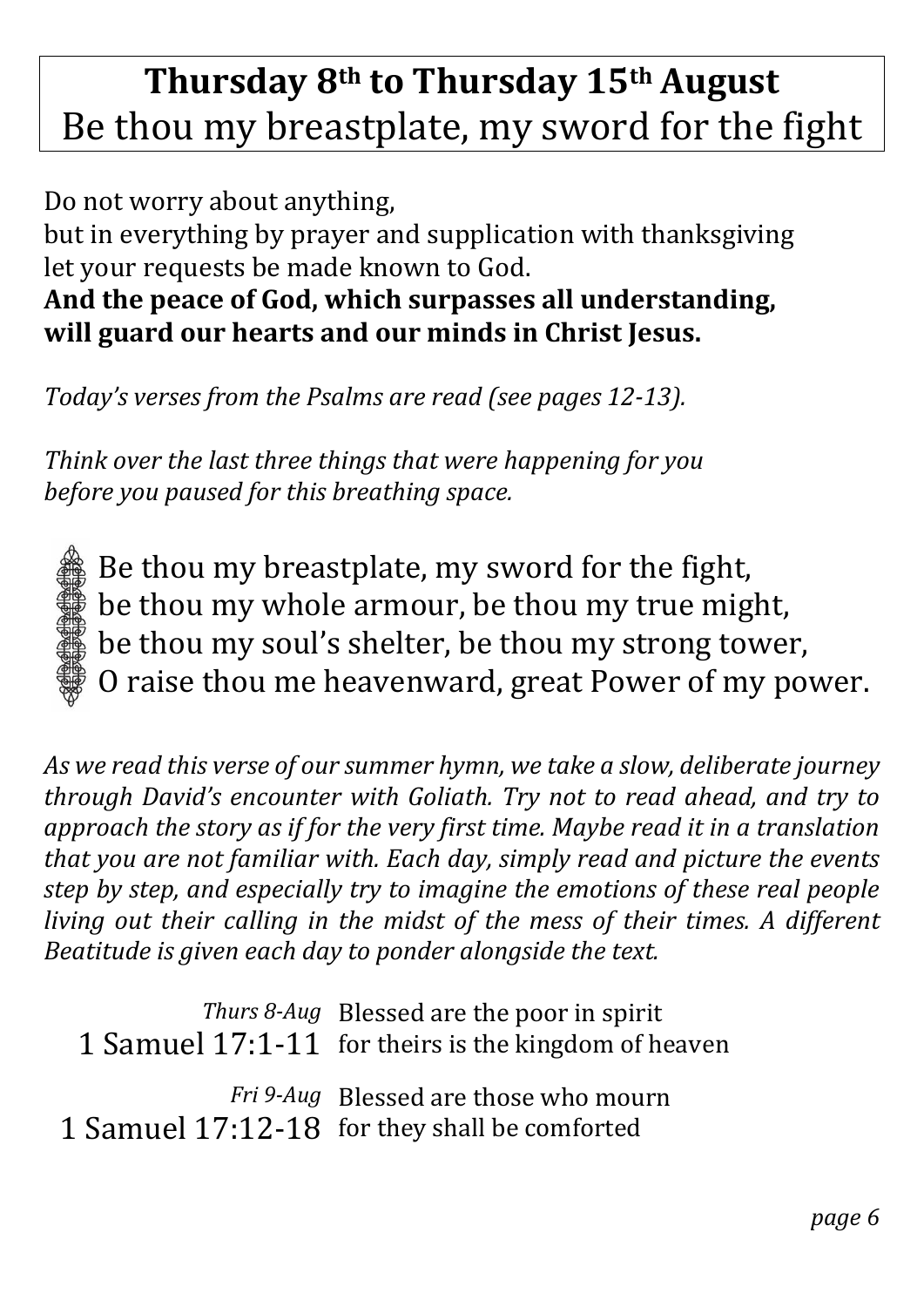| Sat 10-Aug Blessed are the meek<br>1 Samuel 17:19-27 for they shall inherit the earth                                                            |
|--------------------------------------------------------------------------------------------------------------------------------------------------|
| Sun 11-Aug Blessed are those who hunger and thirst after<br>1 Samuel 17:28-37 righteousness for they shall be satisfied                          |
| Mon 12-Aug Blessed are the merciful<br>1 Samuel 17:38-40 for they shall receive mercy                                                            |
| Tues 13-Aug Blessed are the pure in heart<br>1 Samuel 17:41-47 for they shall see God                                                            |
| Weds 14-Aug Blessed are the peacemakers<br>1 Samuel 17:48-51 for they shall be called children of God                                            |
| <i>Thurs 15-Aug</i> Blessed are those who suffer persecution<br>1 Samuel 17:52-58 for righteousness' sake<br>for theirs is the kingdom of heaven |

*Think over the next three things that are happening for you once this breathing space has passed, and use this verse to commit them to the Lord.*



Be thou my breastplate, my sword for the fight, be thou my whole armour, be thou my true might, be thou my soul's shelter, be thou my strong tower, O raise thou me heavenward, great Power of my power.

*Intercessions and prayers follow, which might include*

*Our homes, families, friends and all whom we love*

- *Our local community and its needs*
- *Issues that are in the news headlines*
- *The life of the Church, locally, nationally and internationally*
- *Individuals for whom we have been asked to pray*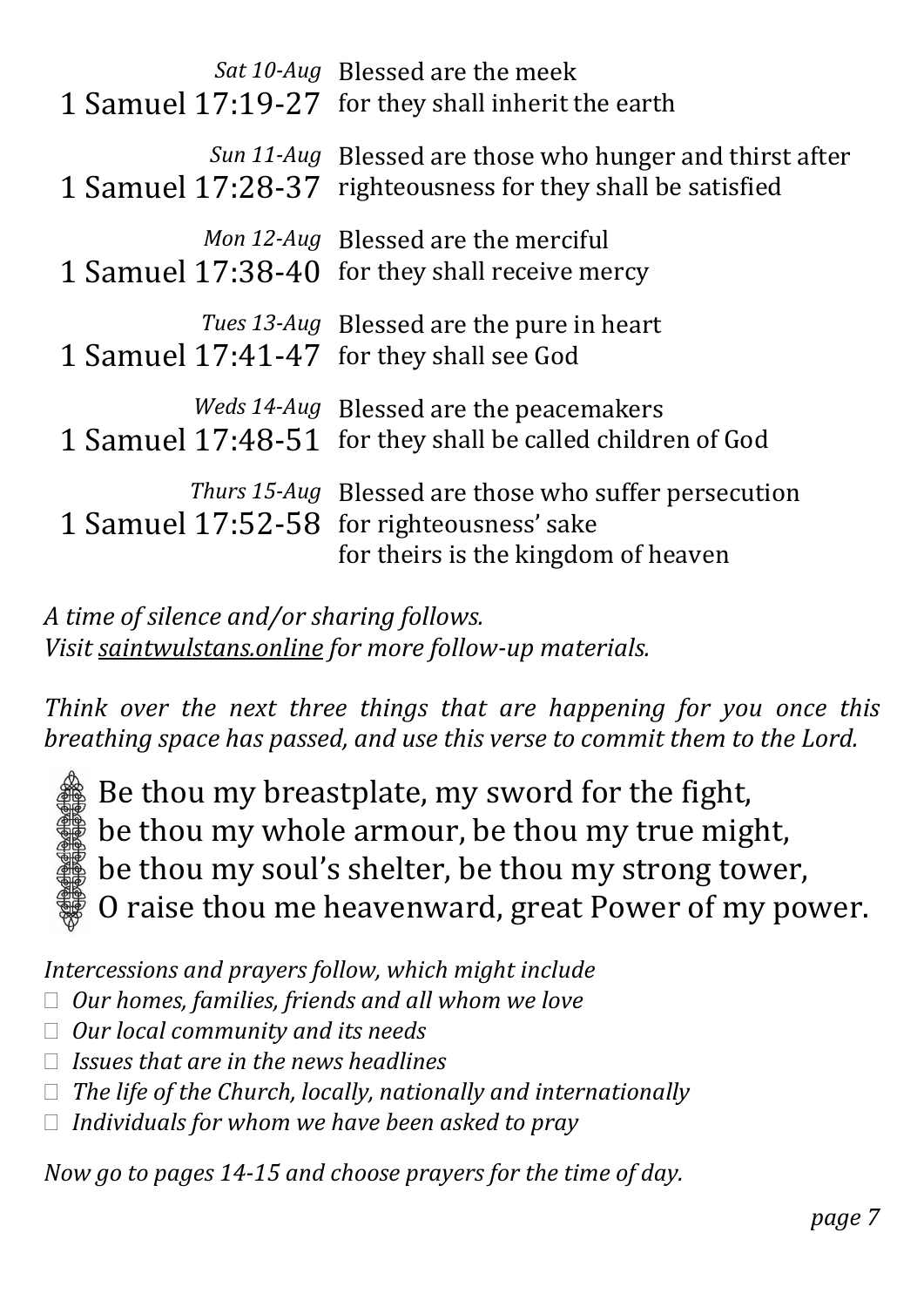# **Friday 16th to Friday 23rd August** Riches I heed not, nor man's empty praise

For God alone my soul waits in silence, for my hope is from him. He alone is my rock and my salvation, my fortress; I shall not be shaken. **On God rests my deliverance and my honour; my mighty rock, my refuge is in God.**

*Today's verses from the Psalms are read (see pages 12-13).*

*Think over the last three things that were happening for you before you paused for this breathing space.*



Riches I heed not, nor man's empty praise, be thou my inheritance now and always, be thou and thou only the first in my heart, O Sovereign of heaven, my treasure thou art.

*Our readings for this verse of the hymn take us through a beloved chapter of the bible. As before, try not to read ahead, and try to approach the verses as if for the very first time, and maybe reading it in a translation that you are not familiar with. Each day, choose a short phrase from the passage to learn off by heart and to carry with you as a treasure through your day. A different Beatitude is given each day to ponder alongside the text.*

*Fri 16-Aug* Blessed are the poor in spirit Romans 8: 1-4 for theirs is the kingdom of heaven

*Sat 17-Aug* Blessed are those who mourn Romans 8: 5-8 for they shall be comforted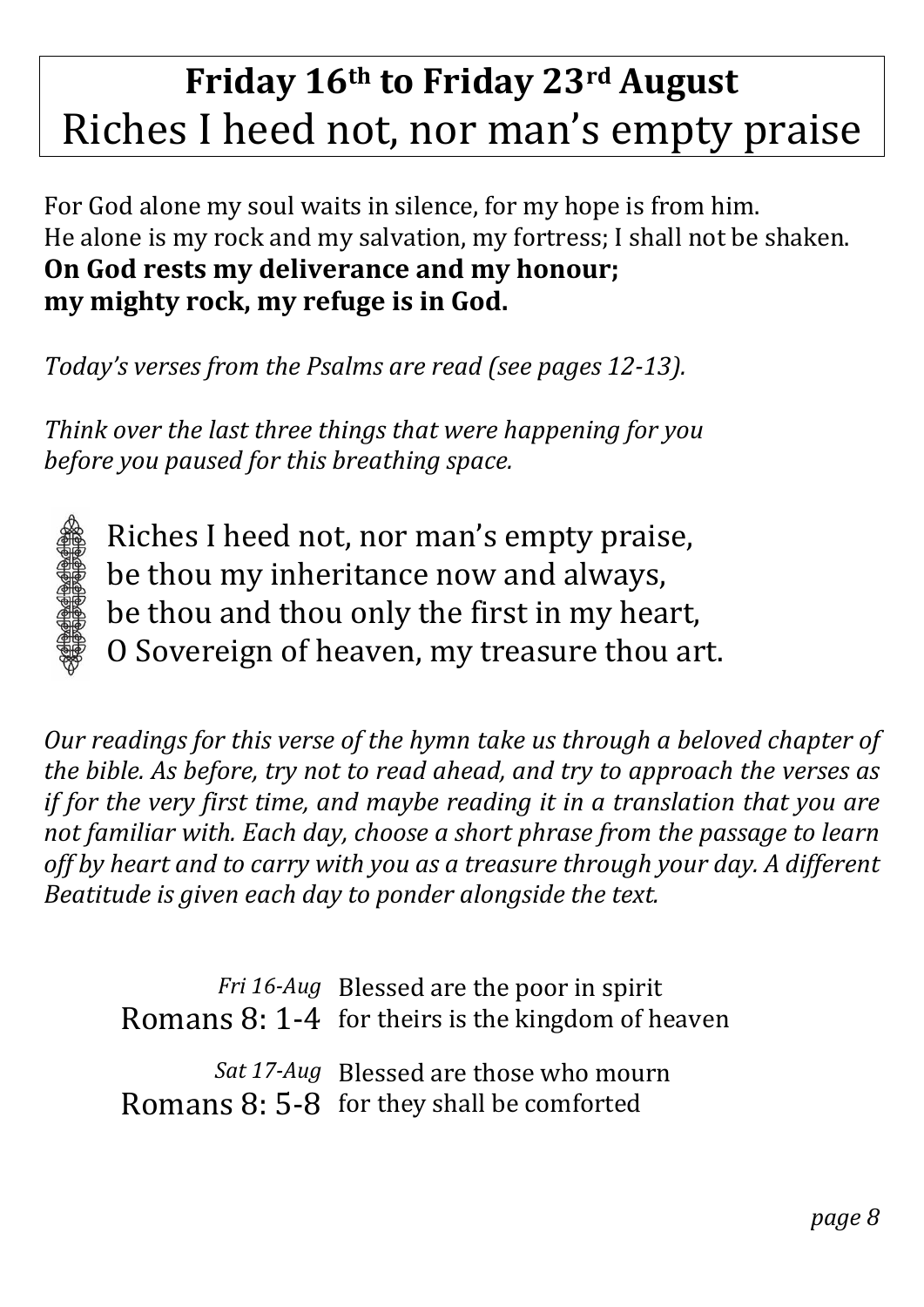| Sun 18-Aug Blessed are the meek<br>Romans 8: 9-11 for they shall inherit the earth                                                           |
|----------------------------------------------------------------------------------------------------------------------------------------------|
| Mon 19-Aug Blessed are those who hunger and thirst after<br>Romans 8: 12-17 righteousness for they shall be satisfied                        |
| Tues 20-Aug Blessed are the merciful<br>Romans 8: 18-25 for they shall receive mercy                                                         |
| Weds 21-Aug Blessed are the pure in heart<br>Romans 8: 26-30 for they shall see God                                                          |
| <i>Thurs 22-Aug</i> Blessed are the peacemakers<br>Romans 8: 31-36 for they shall be called children of God                                  |
| <i>Fri 23-Aug</i> Blessed are those who suffer persecution<br>Romans 8: 37-39 for righteousness' sake<br>for theirs is the kingdom of heaven |

*Think over the next three things that are happening for you once this breathing space has passed, and use this verse to commit them to the Lord.*



Riches I heed not, nor man's empty praise, be thou my inheritance now and always, be thou and thou only the first in my heart, O Sovereign of heaven, my treasure thou art.

*Intercessions and prayers follow, which might include*

- *Our homes, families, friends and all whom we love*
- *Our local community and its needs*
- *Issues that are in the news headlines*
- *The life of the Church, locally, nationally and internationally*
- *Individuals for whom we have been asked to pray*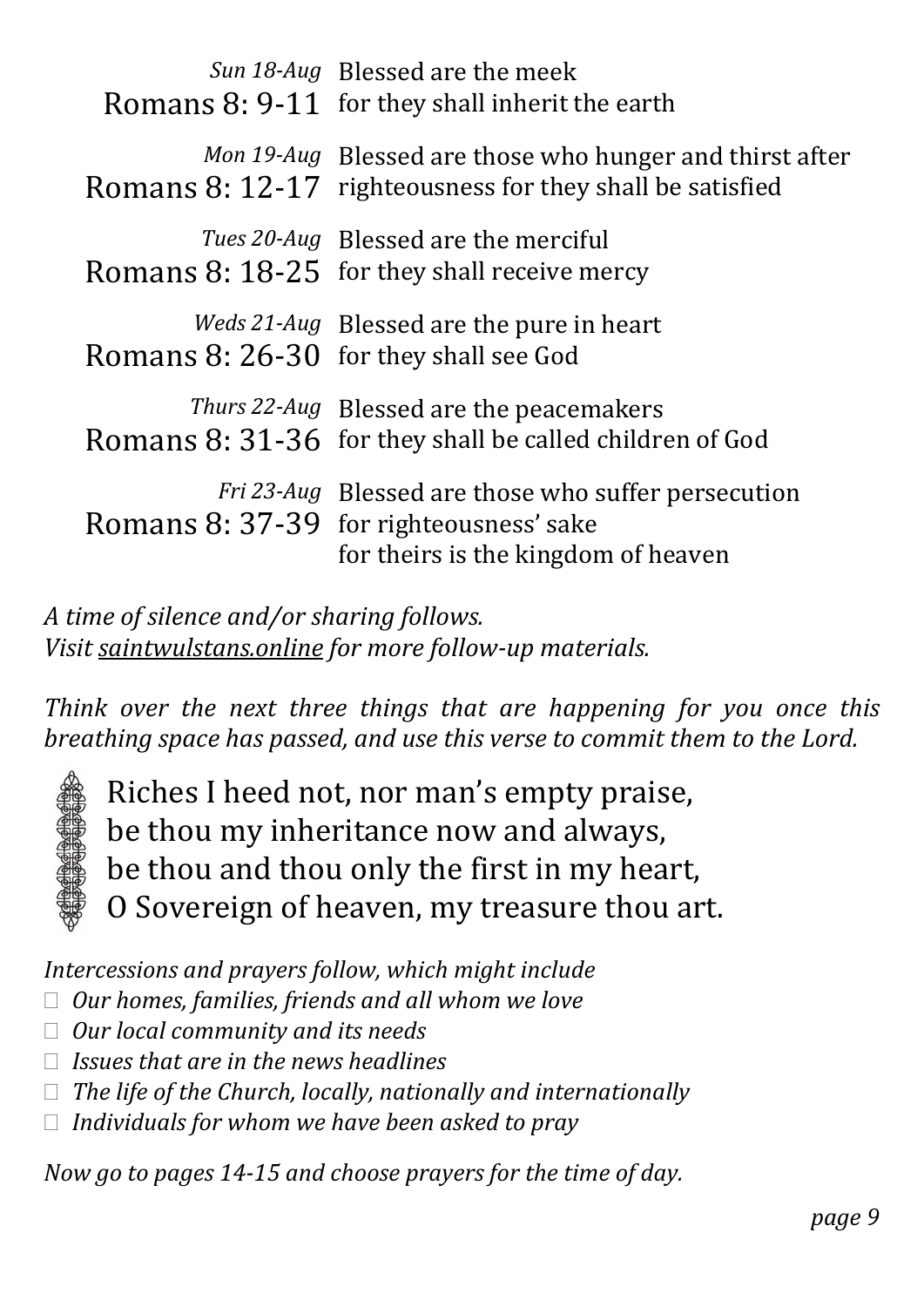## **Saturday 24th to Saturday 31st August** High King of heaven, thou heaven's bright Sun

### As a deer longs for flowing streams, **so my soul longs for you, O God.** My soul thirsts for God, for the living God. **When shall I come and behold the face of God?**

*Today's verses from the Psalms are read (see pages 12-13).*

*Think over the last three things that were happening for you before you paused for this breathing space.*



High King of heaven, thou heaven's bright Sun, O grant me its joys after vict'ry is won, great Heart of my own heart, whatever befall, still be thou my vision, O Ruler of all.

| Sat 24-Aug Read Revelation 1:9-18<br>Try and picture John's vision moment by moment.                                                |
|-------------------------------------------------------------------------------------------------------------------------------------|
| Sun 25-Aug Read John 20:11-18<br>What feelings might Mary's experience stir up in the other<br>women, and in the men?               |
| Mon 26-Aug Read Genesis 28:10-22<br>What encourages you most in Jacob's vision?                                                     |
| Tues 27-Aug Read Isaiah 6:1-13<br>Why do you think we tend to know the first half of this<br>famous chapter better than the second? |
| Weds 28-Aug Read Genesis 3:6-10<br>How has your understanding of this story changed over<br>the years?                              |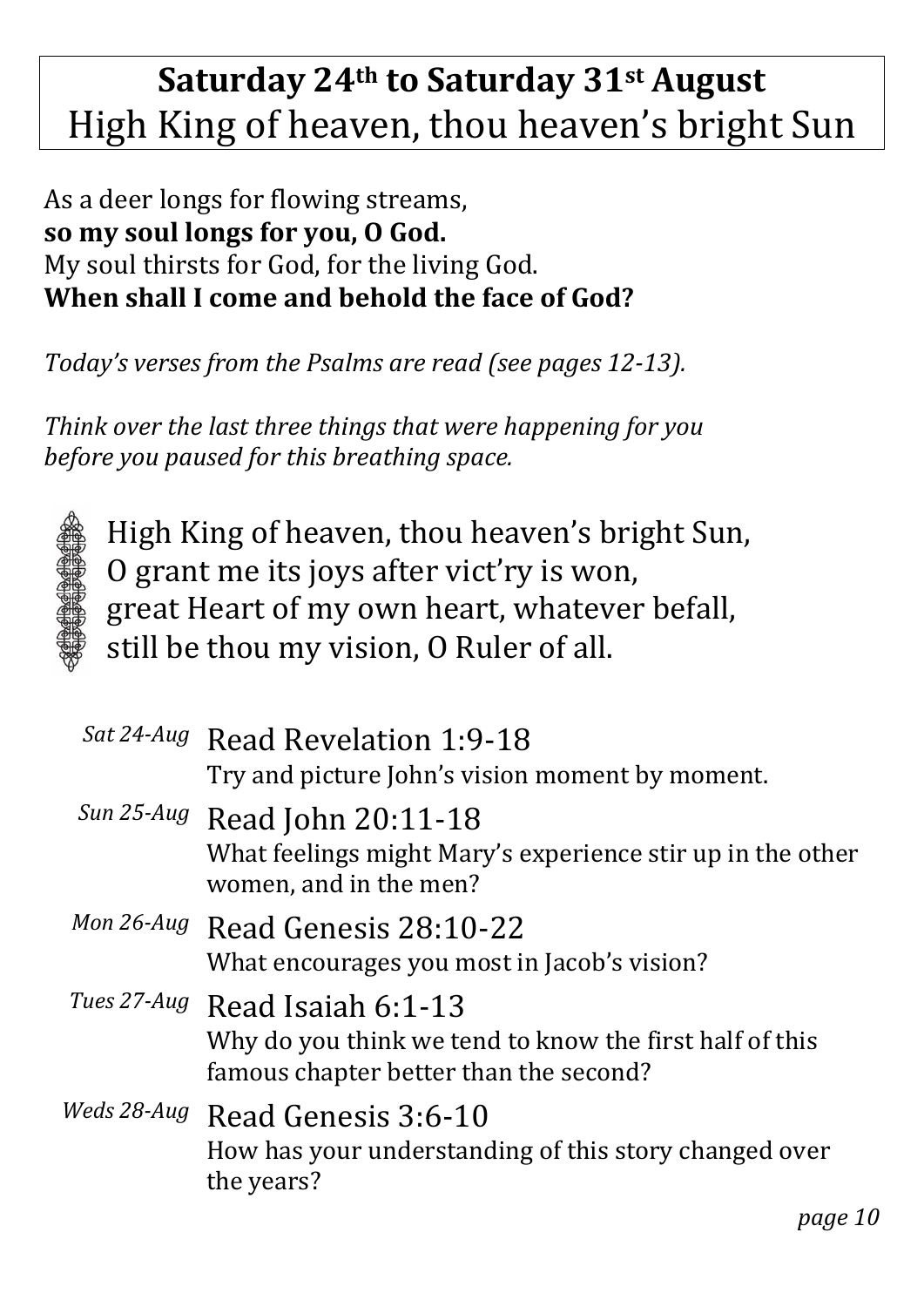*Thurs 29-Aug* Read Luke 9:23-36 What does this reading tell us about cost and comfort?

*Fri 30-Aug* Read Acts 9:1-12 What does this reading tell us about cost and comfort?

Don't forget to come along to the Vicarage for a celebration together at 9.30am where we will share this final day of the devotions together over coffee, orange juice and brunch!

*Sat 31-Aug* Read Luke 1:26-37 Can you imagine Mary humming the final verse of the hymn as waits for Joseph to come home?

*A time of silence and/or sharing follows. Visit saintwulstans.online for more follow-up materials.*

*Think over the next three things that are happening for you once this breathing space has passed, and use this verse to commit them to the Lord.*



High King of heaven, thou heaven's bright Sun, O grant me its joys after vict'ry is won, great Heart of my own heart, whatever befall, still be thou my vision, O Ruler of all.

*Intercessions and prayers follow, which might include*

- *Our homes, families, friends and all whom we love*
- *Our local community and its needs*
- *Issues that are in the news headlines*
- *The life of the Church, locally, nationally and internationally*
- *Individuals for whom we have been asked to pray*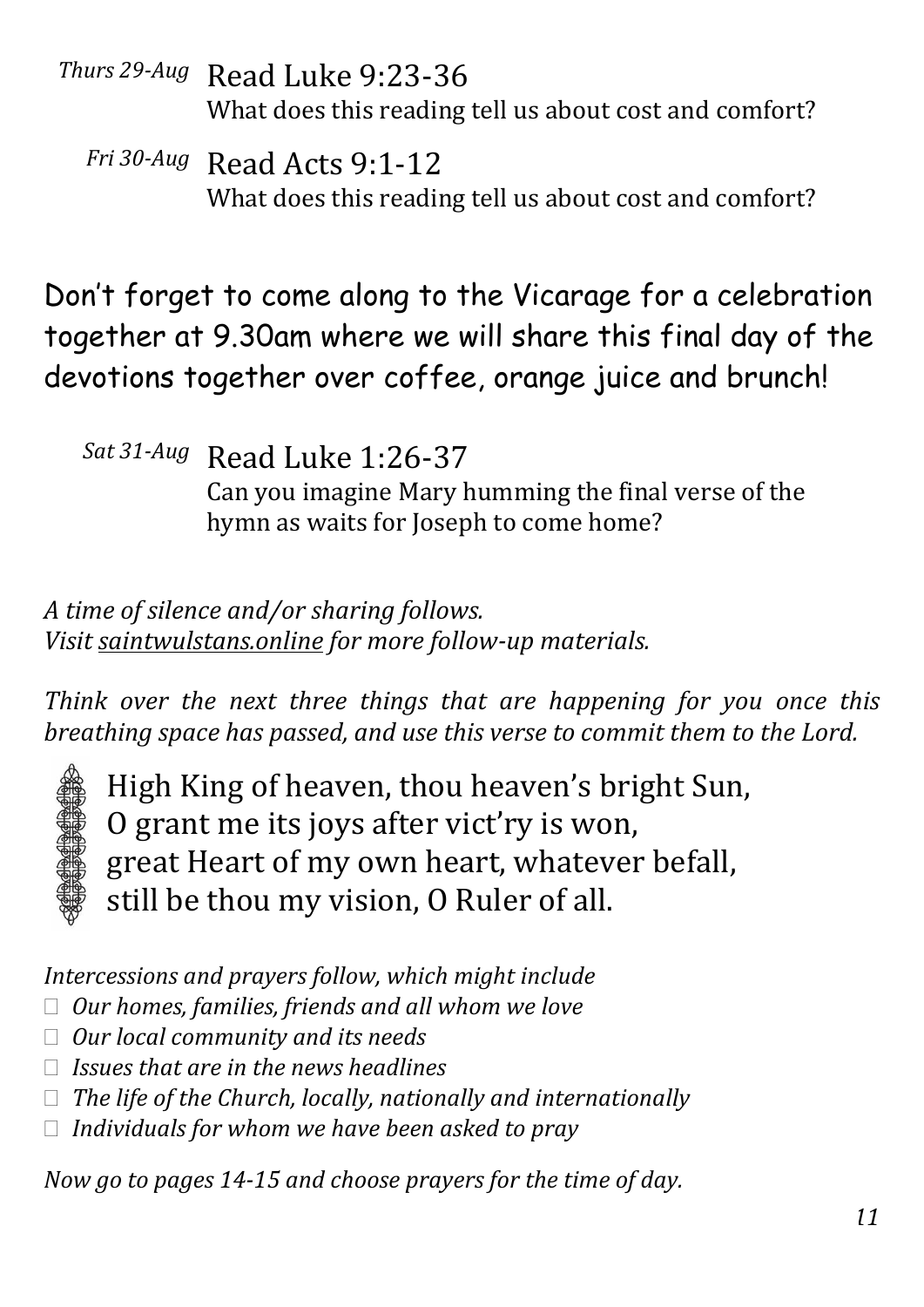### **Daily Readings from the Psalms**

Tuesdays -- How lovely is your dwelling place, O Lord of hosts! My soul has a desire and longing to enter the courts of the Lord; my heart and my flesh rejoice in the living God. The sparrow has found her a house and the swallow a nest where she may lay her young: at your altars, O Lord of hosts, my King and my God. Blessed are they who dwell in your house: they will always be praising you. Psalm 84

Wednesdays -- Blessed are those whose strength is in you, in whose heart are the highways to Zion, who going through the barren valley find there a spring and the early rains will clothe it with blessing. They will go from strength to strength and appear before God in Zion. O Lord God of hosts, hear my prayer; listen, O God of Jacob. Behold our defender, O God, and look upon the face of your anointed. Psalm 84

Thursdays: For one day in your courts is better than a thousand elsewhere. I would rather be a doorkeeper in the house of my God than dwell in the tents of ungodliness. For the Lord God is both sun and shield; he will give grace and glory; no good thing shall the Lord withhold from those who walk with integrity. O Lord God of hosts, blessed are those who put their trust in you. Psalm 84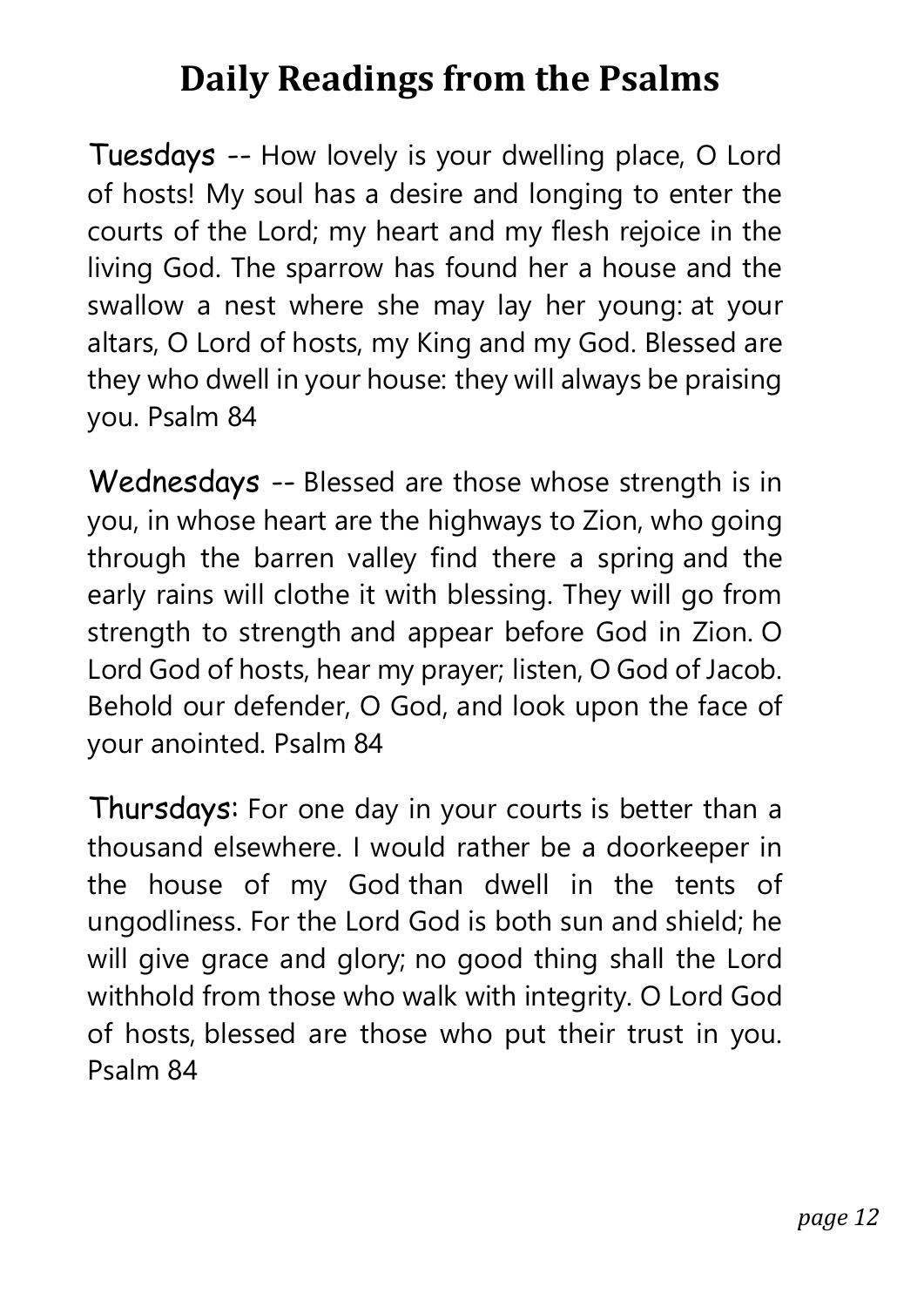Fridays -- Praise is due to you, O God, in Zion; to you that answer prayer shall vows be paid. To you shall all flesh come to confess their sins; when our misdeeds prevail against us, you will purge them away. Happy are they whom you choose and draw to your courts to dwell there. We shall be satisfied with the blessings of your house, even of your holy temple. Psalm 65

Saturdays -- With wonders you will answer us in your righteousness, O God of our salvation, O hope of all the ends of the earth and of the farthest seas. In your strength you set fast the mountains and are girded about with might. You still the raging of the seas, the roaring of their waves and the clamour of the peoples. Psalm 65

Sundays -- Those who dwell at the ends of the earth tremble at your marvels; the gates of the morning and evening sing your praise. You visit the earth and water it; you make it very plenteous. The river of God is full of water; you prepare grain for your people, for so you provide for the earth. You drench the furrows and smooth out the ridges; you soften the ground with showers and bless its increase. Psalm 65

Mondays -- You crown the year with your goodness, and your paths overflow with plenty. May the pastures of the wilderness flow with goodness and the hills be girded with joy. May the meadows be clothed with flocks of sheep and the valleys stand so thick with corn that they shall laugh and sing. Psalm 65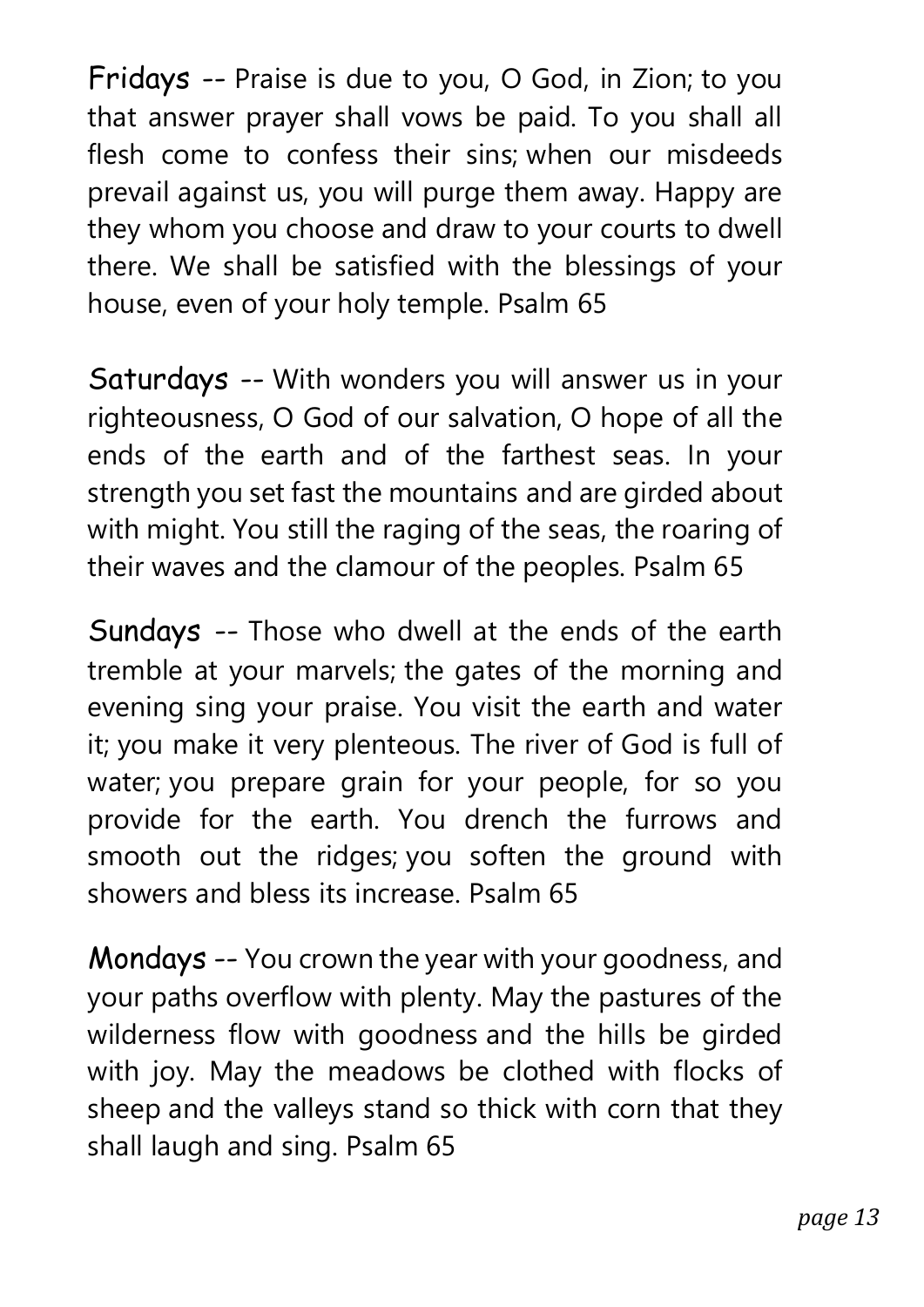#### *EITHER*

### cs Prayers for after the Dawn

*The night has passed and the day lies open before us. Let us pray with one heart and mind.*

Lord our God, as with all creation we offer the life of this new day, give us grace to love and serve you to the praise of Jesus Christ our Lord.

> *Asking we have received, seeking we have found, and knocking, the door has been opened for us. Amen*

#### *OR*

#### $\infty$  Prayers in the midst of the Day

*The hours of this day are passing and yet God's presence is eternal.*

I bind unto myself this day the power of God to hold and lead, God's eye to watch, God's might to stay, God's ear to hearken to my need, the wisdom of my God to teach, God's hand to guide, God's shield to ward, the word of God to give me speech, God's heavenly host to be my guard.

*We came to you hungry and thirsty And you have fed us with the bread of life. Amen.*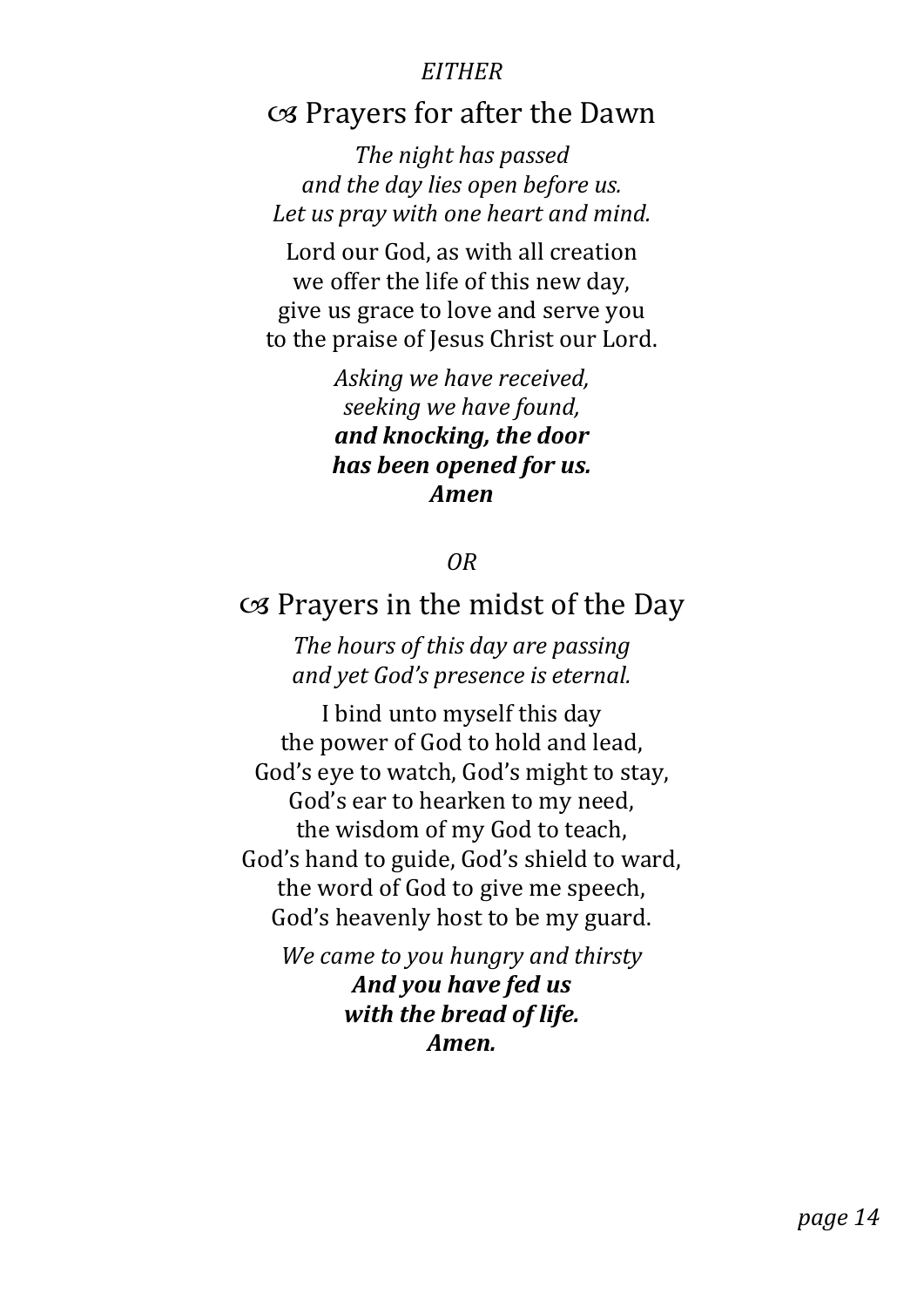*OR*

### cs Prayers around Dusk

*That this evening may be holy good and peaceful, let us pray with one heart and mind*

O God our protector, by whose mercy the world turns safely into darkness and returns again to light: we give into your hands our unfinished tasks, our unsolved problems, and our unfulfilled hopes; for you alone are our sure defence and bring us lasting peace in Jesus Christ our Lord.

> *Coming to you weary and heavy laden we have found rest for our souls. Amen.*

> > *OR*

### cs Prayers in the Dark

*A sabbath rest still remains for the people of God; for those who enter God's rest also cease from their labours as God did from his.*

Lord, it is night.

The night is for stillness. Let us be still in the presence of God.

It is night after a long day. What has been done has been done; what has not been done has not been done; let it be.

The night is dark. Let our fears of the darkness of the world and of our own lives rest in you.

The night is quiet. Let the quietness of your peace enfold us, all dear to us, and all who have no peace.

The night heralds the dawn. Let us look expectantly to a new day, new joys, new possibilities.

*In peace I will lie down and sleep, for you alone, LORD, make me dwell in safety. Amen.*